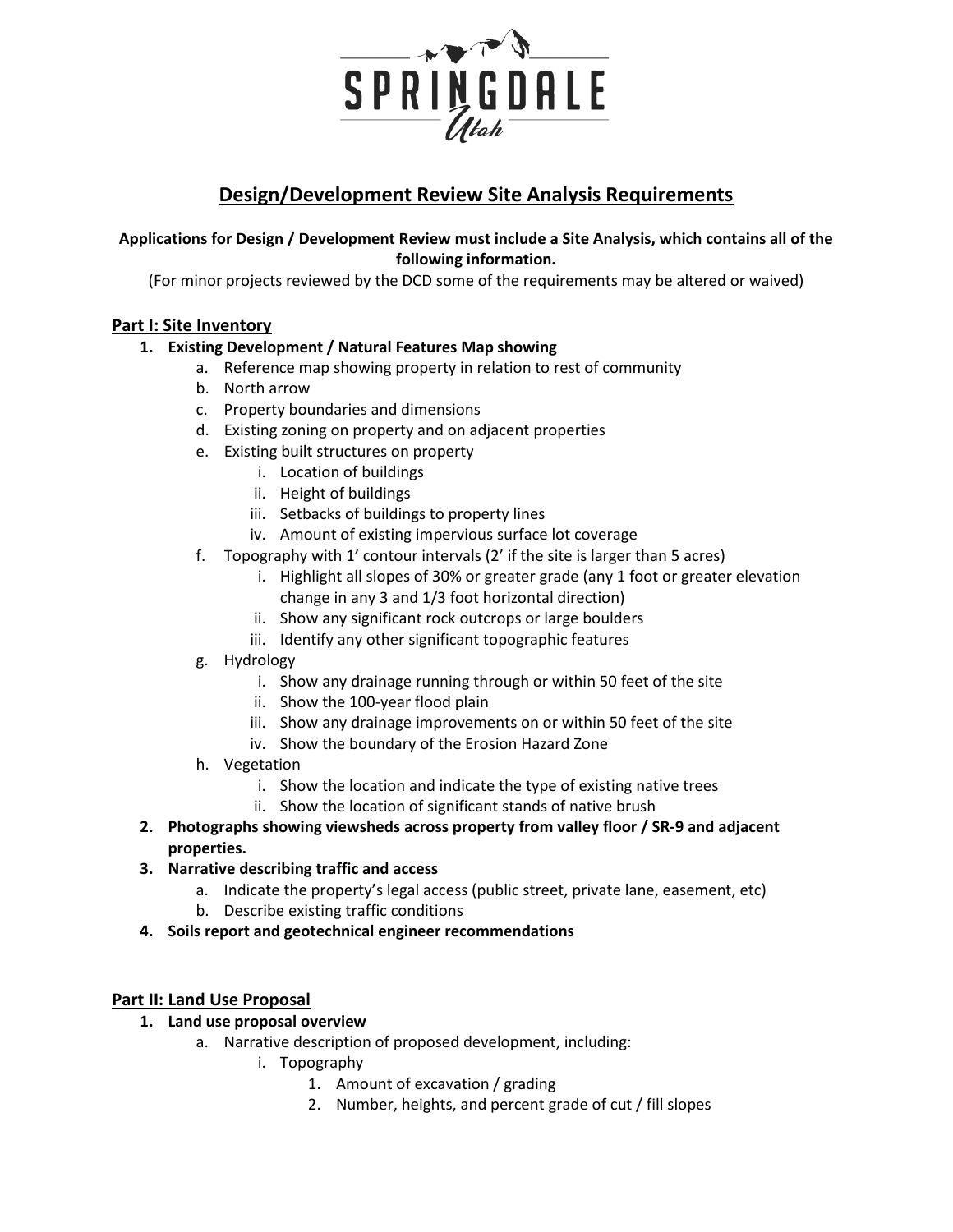3. Measures taken to minimize amount of excavation / grading

#### ii. Hydrology

- 1. Analysis of post development drainage in and near the property
- 2. Measures taken to minimize run off to down stream properties
- 3. Measures taken to minimize potential for onsite flooding
- iii. Vegetation
	- 1. Number and description of existing trees to be removed
	- 2. Justification for removal of native vegetation
- iv. Description of anticipated traffic generation and measures taken to reduce effects of increased traffic (a traffic study may be required for commercial projects, as required by the Town's Transportation Master Plan)

#### **2. Visual Analysis**

- a. If the property is in the FR zone, include a discussion of site visibility and justification for consideration as a "normal" site (if desired). Include documentation such as:
	- i. Photographs of pole tests.
	- ii. Prints of computer models.
	- iii. Site photographs.
- b. For all projects, include details on design elements intended to reduce the visual impact of the proposal such as:
	- i. Measures taken to reduce glare and light trespass from windows.
	- ii. Landscape elements (vegetation, berms, walls) used to screen the view of proposed structures.

#### **3. Site Plan showing**

- a. Property boundaries and dimensions
- b. Proposed new buildings, structures, and other development as well as existing development to remain
- c. Required setback distances
- d. North arrow and scale
- e. Existing topography labeled with Above Sea Level (ASL) elevations
- f. ASL elevation of finished building pad (multiple measurements if terraced structure)
- g. Location of 100 year floodplain
- h. Ingress / egress to property as well as any roads, streets, lanes, or access drives on or adjacent to the site
- i. Location and dimensions of all required parking spaces
- j. Location of all utilities from main line connection to proposed structures
- k. Location of all exterior mechanical equipment, heating and cooling units, propane tanks, trash receptacles, etc. and method of screening
- l. Location of nearest fire hydrant, proposed fire lanes, and fire truck turn arounds
- m. Location and ASL elevation of benchmark which will remain undisturbed and in place during the entire course of construction
- 4. **Grading plan in conformance with the requirements of chapter 10-15B of the land use ordinance showing**
	- a. Property boundaries
	- b. Accurate pre-development contours in no greater than 2-foot contour intervals (5-foot contour intervals if the site is larger than five acres) shown as dashed lines
	- c. Proposed post-development contours shown as solid lines
	- d. Grading limits in conformance with section 10-15B-5
	- e. Any areas of 30% or greater grade
	- f. Location, height, and finished slope of all cut and fill slopes